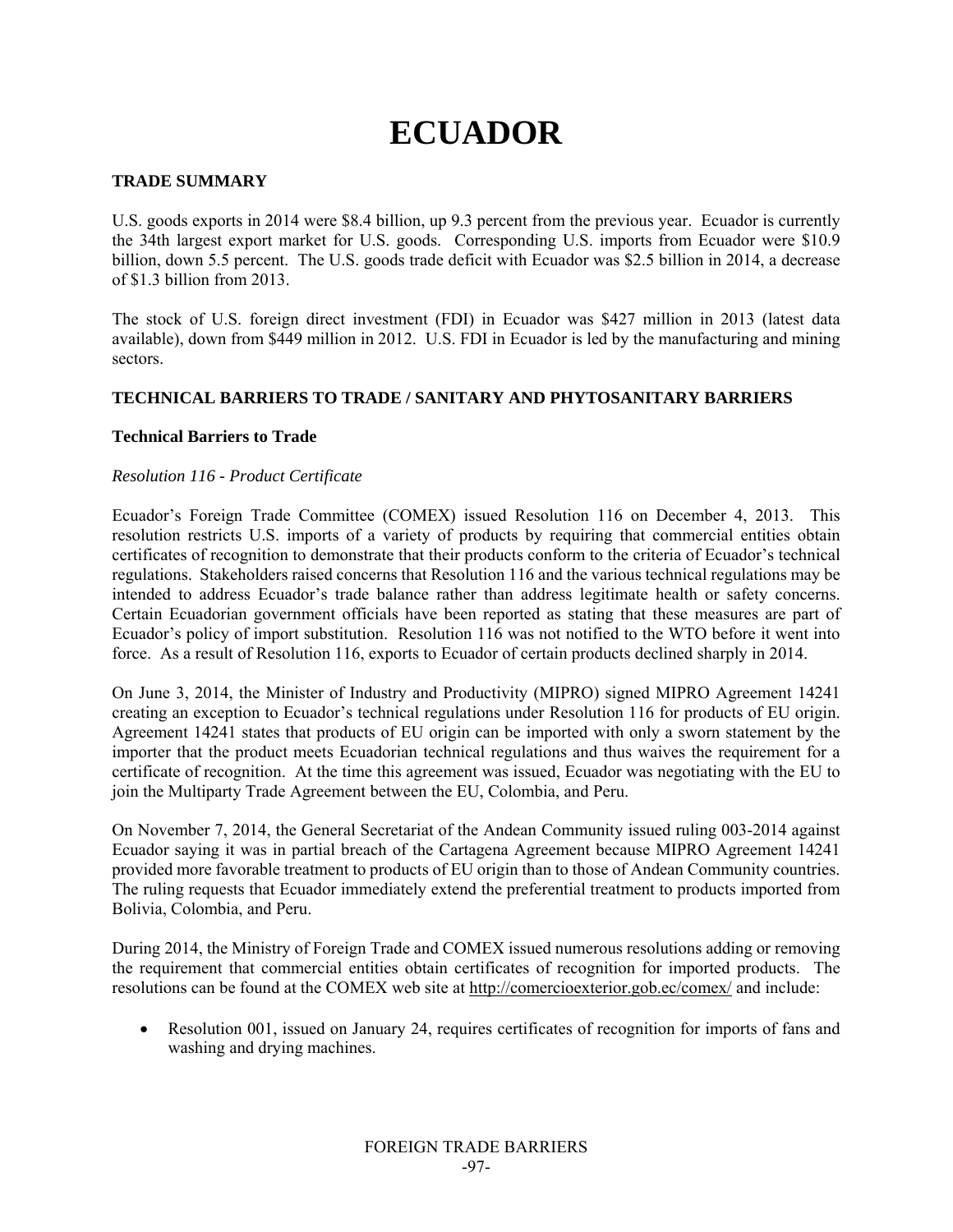- Resolution 002, issued on January 29, requires certificates of recognition for imports of dishwashers and other electrical appliances and parts.
- Resolution 003, issued on February 7, requires certificates of recognition for imports of 10 subtariff items, including jewelry and articles manufactured with pearls and precious metals.
- Resolution 004, issued on March 7, requires certificates of recognition for imports of 20 sub-tariff items, including cookies, bags, briefcases, backpacks, Christmas decorations, and others.
- Resolution 005, issued on March 21, requires certificates of recognition for imports of crockery, kitchen utensils, and some plastic articles.
- Resolution 006, issued on April 15, excludes 103 sub-tariff items from the requirement for certificates of recognition because, per the resolution, the goods are not intended for sale directly to the public. The resolution includes fresh, frozen, and processed food, tea, herbs, soap and cleaning materials, pipes and pipeline accessories, wires, valves, radios, car parts, apparel, and others.
- COMEX Resolution 003, issued on January 14, requires certificates of recognition for 16 sub-tariff items, including TV and computer monitors, TV CKDs, screws, bolts, iron and steel wire, and others.
- COMEX Resolution 010, issued on March 21, excludes 10 sub-tariff items from the certificates of recognition requirement because the goods are not intended for sale directly to the public. The list includes condiments, seasoning, food flavoring, bacon, olives, paint, varnish, and glaze.
- Resolution 013, issued December 9, requires certificates of recognition for personal hygiene products, including toilet paper, tooth brushes, and tooth paste, as well as tubular and milk containers.

The United States has raised concerns regarding Resolution 116 and other trade restrictions with senior Ecuadorian officials. The United States intends to continue to raises these concerns in 2015, both bilaterally and in the WTO TBT Committee.

#### *Processed Foods – Nutritional Labeling Requirements*

As of November 29, 2014, all processed food products were required to comply with Executive Decree No. 4522, which was published in November 2013 by the National Agency of Regulation, Control, and Sanitary Surveillance (ARCSA), an agency in Ecuador's Ministry of Health. The decree requires that processed and packaged food products include a label as set out in technical regulation RTE-INEN-022. The Executive Decree establishes several new labeling provisions. Labels must include a set of colored bars, commonly referred to as traffic light symbols that reflect low, medium, or high content of salt, sugar, and fat. For food packages smaller than 14.4 cm, the icon is not required, but an advisory message stating, "For your health, reduce the consumption of this product" is required. An advisory statement is also required for foods that contain less than 50 percent "natural" content. Ecuador defines a "natural food" as "a food as presented in nature that has not been transformed." Despite concerns raised by many trading partners both bilaterally and under the framework of the WTO TBT Committee, the Executive Decree entered into force in August 2014.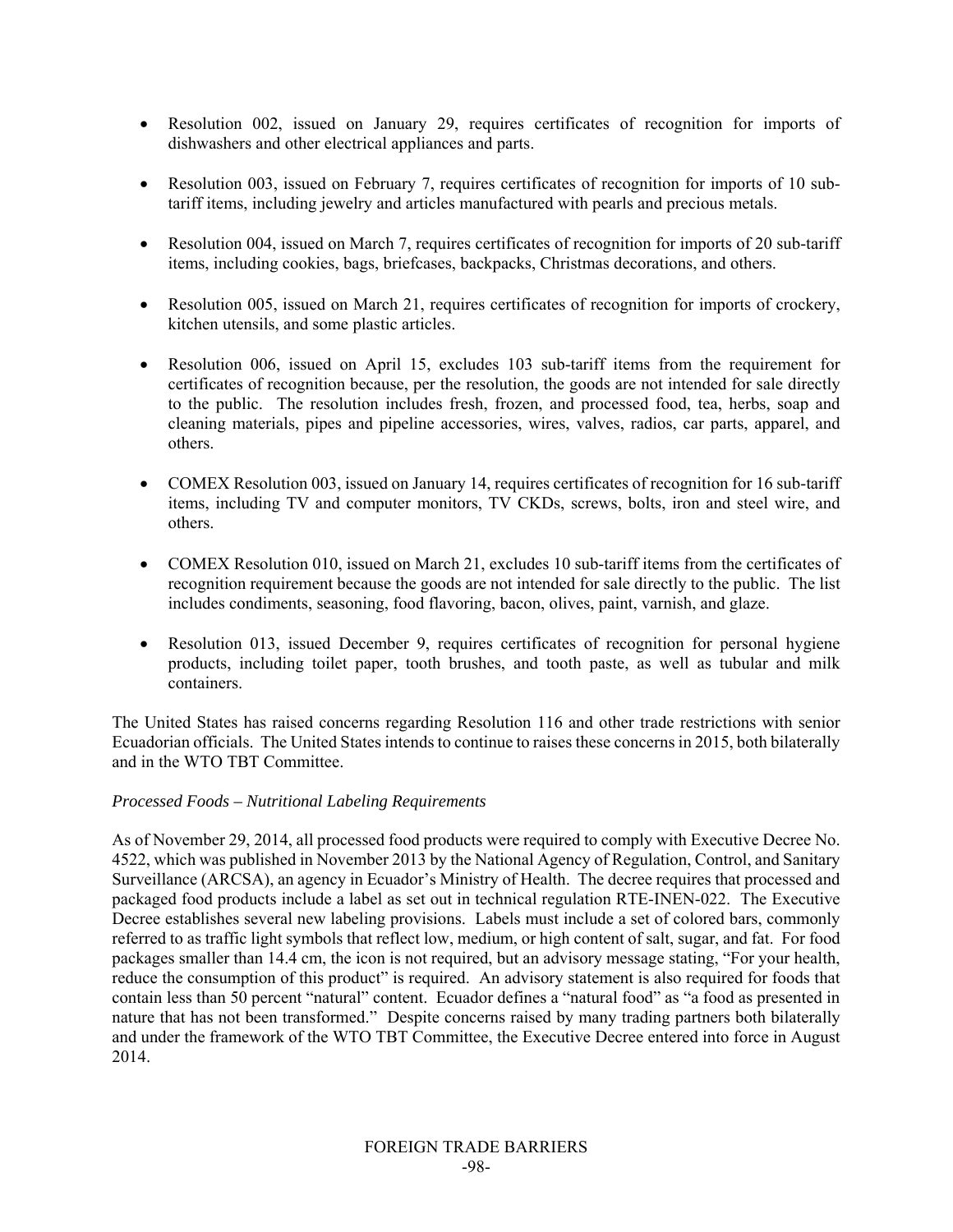Upon implementation of the Executive Decree, Ecuador also began enforcing previously existing, but unenforced Ecuadorian Service for Standardization (INEN) requirements for a certificate to demonstrate compliance with each labeling elements. The certificates of conformity (COC) may only be issued by the Ecuadorian Accreditation Agency (OAE) or an OAE accredited inspection body or designee in relation to existing mutual recognition agreements with Ecuador. There are no OAE accredited laboratories in the United States. All prepackaged foods with the new traffic light labeling must also be reregistered under Ecuador's cumbersome Sanitary Registration process. Ecuador and the United States continue to explore alternatives to the COC, including use of State or Federal Certificates of Free Sale, a Supplier's Declaration of Conformity, or a determination of equivalence with INEN's requirements.

## *Mandatory Labeling of Foods Derived From Biotechnology*

As of August 29, 2014, products containing at least 0.9 percent transgenics are required to display a label with the statement "contains transgenics" as per technical regulation RTE-INEN-022.

The United States has engaged bilaterally with Ecuador on this issue, including on the sidelines of the WTO TBT Committee meeting in October 2013. The United States requested clarification of the manner by which "testing for access to compliance" and "demonstration of compliance" will be carried out with regards to mandatory transgenics labeling. The United States will continue to engage Ecuador in addressing biotech-related concerns.

#### **Sanitary and Phytosanitary Barriers**

All agricultural imports require an SPS certificate issued by Ecuador's animal and plant health service (AGROCALIDAD). Importers complain the certification process is lengthy and burdensome. They also complain that the certificate process lacks scientific basis, is at odds with World Organization for Animal Health and Codex Alimentarius Commission standards, and is used to block imports that compete with domestic production of meat products, dairy products, and produce.

COMEX Resolution 019, issued September 10, 2014, mandates that AGROCALIDAD require an SPS certificate for processed agricultural products, including low-risk (cooked) products. Ecuadorian customs officials began enforcing Resolution 019 on October 9, 2014. Importers of U.S. products, especially U.S. fast food franchisees, reported import processing delays caused by confusion among government agencies over how to enforce the resolution and by officials intentionally delaying the entry of imported products as part of Ecuador's policy of import substitution.

# **IMPORT POLICIES**

Ecuador has imposed a broad range of tariff and non-tariff restrictions on trade in goods, services and investment, as well as weakening protection of intellectual property rights. This trend began several years ago, but accelerated in 2014. Both individually and collectively, these measures have created uncertainty in Ecuador's market, which reduces investment, penalizes Ecuador workers and businesses, and denies the people of Ecuador a choice of competitively priced, high quality goods and services.

The United States has objected to Ecuador's discriminatory and unjustified restrictions on trade in a variety of fora – bilaterally, through the WTO and its various committees, and in coordination with other countries affected by Ecuador's increasingly protectionist measures. The United States in 2015 will continue to press Ecuador to reverse its protectionist policies and fully comply with its international commitments.

Ecuador's Organic Code for Production, Trade, and Investment (Production Code), which came into effect in 2010, covers an array of issues, including import and export policies, customs procedures, taxes, and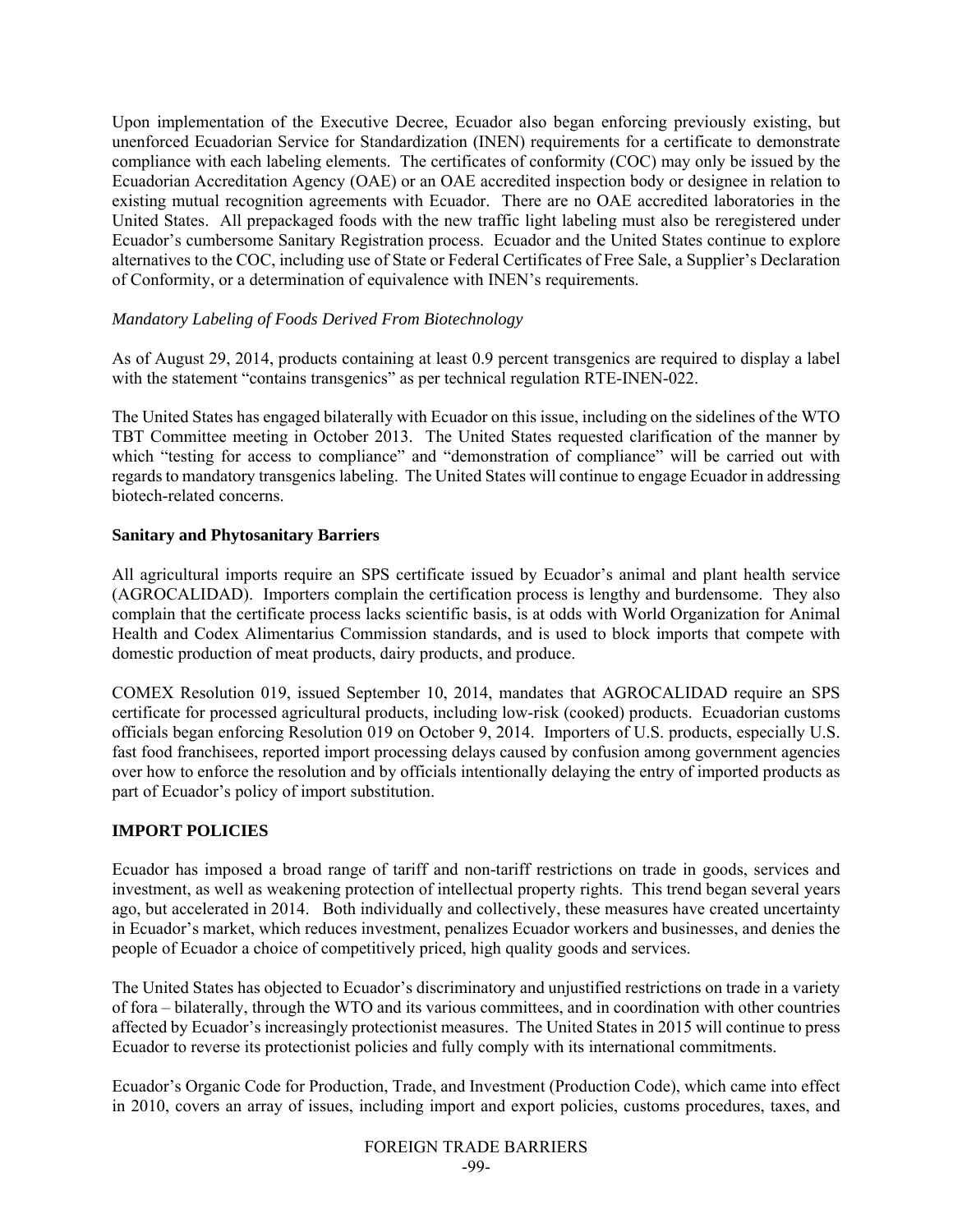investment and labor rules. Among other things, the Production Code calls for strategic import substitution and for a transformation of Ecuador's "productive matrix" to increase the production of higher value-added products. According to Ecuador's National Plan for Good Living 2013-2017, produced by the National Secretariat of Planning and Development (SENPLADES), products subject to import substitution measures include fertilizers, agrochemicals, agricultural commodities and food products, pesticides and fungicides, soaps, detergents, cosmetics, ceramic tiles, floors, textiles, clothing, footwear, leather, radios, telephones, TVs, electronics, pharmaceuticals, and electrical appliances. Ecuador applies a combination of tariff and nontariff measures, such as non-automatic import licensing, to most of the sectors listed above.

As part of the policy of import substitution, Ecuadorian officials reportedly seek commitments from companies to increase local production and decrease imports. Ecuador's Coordinating Minister for Production, Employment, and Competitiveness announced in October 2014 that 905 companies had signed such agreements with the government. Importers complained that the government coerced them into the "agreements" by blocking their imports until they signed.

## **Tariffs**

When Ecuador joined the WTO in January 1996, it bound most of its tariff rates at 30 percent *ad valorem* or less, except for agricultural products covered by the Andean Price Band System (APBS). The 2011 WTO Trade Policy Review (TPR) of Ecuador reported that Ecuador's tariff structure had become more complex "with the increase in the number of *ad-valorem* rates and the adoption of compound duties." The TPR indicated that Ecuador's applied simple average most-favored-nation (MFN) tariff rate was 9.3 percent in 2011. Its average applied MFN tariff rate was 7.6 percent for industrial products and 19.6 percent for agricultural products. As Ecuador has implemented trade restrictions since the TPR, the actual average applied MFN tariff rates may be higher.

On March 11, 2015, Ecuador implemented a tariff surcharge ranging from 5 to 45 percent on 2800 tariff lines, which the government says represents about 32 percent of the value of Ecuador's imports. As of mid-March, the measure had not been notified to the WTO.

Specific tariff changes by industry in recent years include:

#### *Construction Materials*

COMEX Resolution 002, issued on January 14, 2014, raised tariff rates of 144 sub-tariff items including metal and construction items such as doors, windows, cables, and brushes. The new tariff rates vary between 10 percent and 25 percent, although COMEX resolution 027, issued on August 25, 2014, reversed some of the increases.

#### *Consumer goods*

COMEX Resolution 023, issued on July 17, 2014, created a \$42 tariff on packages shipped via international courier. Consumers may only receive packages that weigh less than four kilograms and are valued at less than \$400 and may only receive five packages per year with a total value not to exceed \$1,200. COMEX Resolution 033, issued September 19, 2014, modified Resolution 023 to provide a waiver from the \$42 tariff for packages sent by Ecuadorian residents abroad up to a limit of 12 packages or \$2,400 dollars.

Resolution 012, issued on April 1, 2014, eliminated the prior tariff exemption that applied to bicycles valued at \$400 or less. It also increased the tariffs on certain bicycle parts to 25 percent.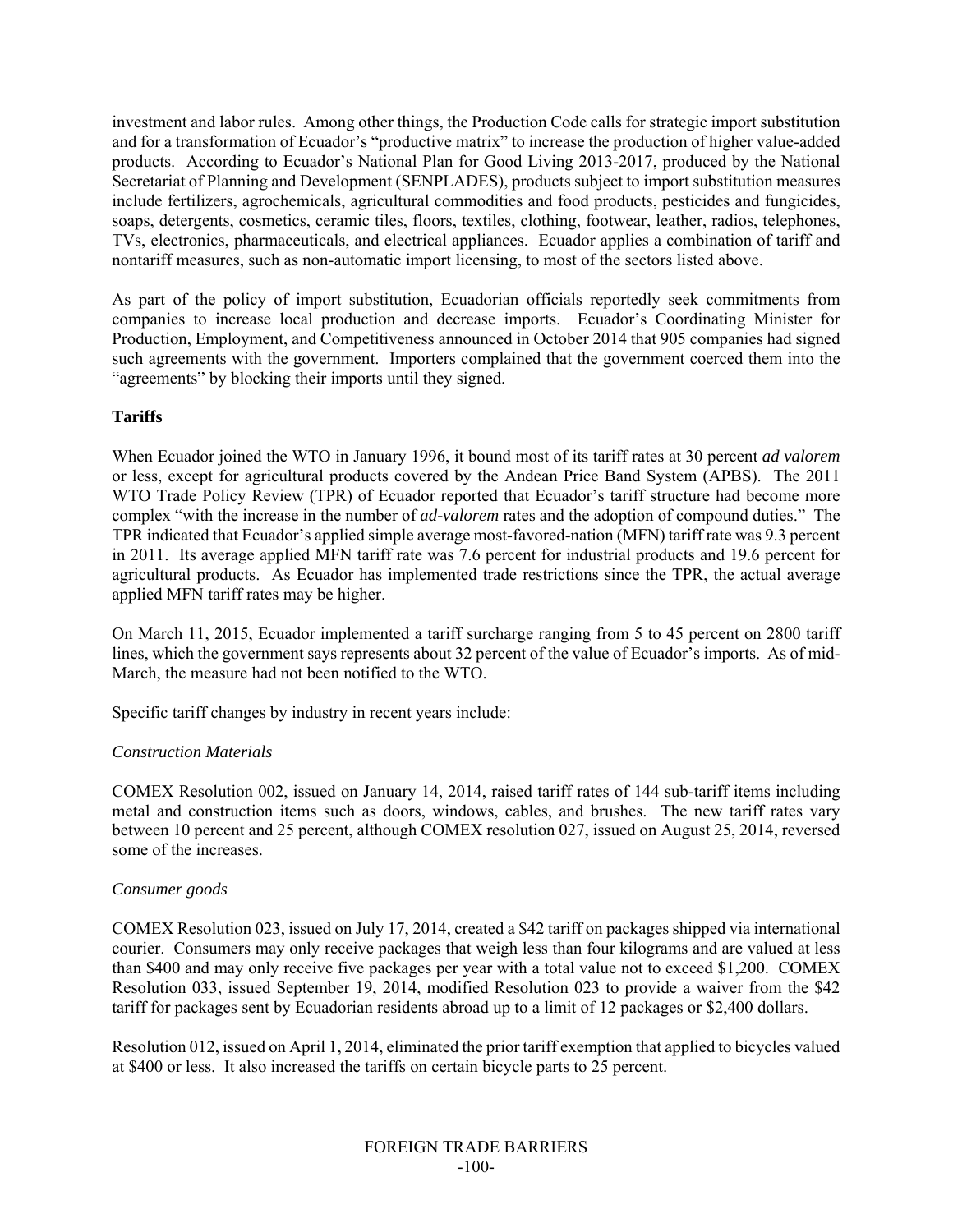COMEX Resolution 013, issued on April 30, 2014, increased tariffs to 30 percent for five tariff lines including electric stoves, induction stoves, complete knock-downs (CKDs), and others in order to strengthen local production. However, CKDs for induction stoves received duty-free treatment indefinitely under COMEX Resolution 039. In addition, the Organic Production Incentives and Tax Fraud Prevention Law, signed by President Correa on December 23, 2014, exempted importers from paying the five percent capital exit tax on imports of induction stoves.

#### *Automotive*

Resolution 65, issued on June 15 2012, established a sliding tariff scale ranging between 4 percent and 40 percent on automobiles, which decreases as more locally produced content is incorporated in the vehicle. Resolution 65 also created a monitoring mechanism to verify increases in the incorporation of local content. However, Ecuador has not yet published a methodology for measuring local content and as such has not altered tariff rates in response to increased use of local content. Resolution 65 also established quotas for automotive imports, and Resolution 049, issued December 29, 2014, renewed and reduced those quotas (see section on non-tariff measures).

COMEX Resolution 95, passed on December 7, 2012, established *ad valorem* tariffs between 30 percent and 40 percent for three-wheeled vehicles.

#### *Agricultural products*

COMEX Resolution 040, issued November 26, 2014, suspended application of the Andean Price Band System (APBS) for soybean meal and set the tariff at zero percent until December 31, 2016.

Ecuador agreed to phase out its participation in the APBS when it became a WTO Member. To date, no steps have been taken to phase out use of the APBS. Since July 2007, the application of APBS is voluntary for members of the APBS. The extent to which the APBS affects trade varies by product. For some U.S. exports, such as wheat, barley, malt barley, and their byproducts, the price band total duty (*ad valorem* tariff plus variable levy) is often zero percent. However, price band total duties as high as 86 percent and 45 percent have been applied to chicken parts and pork, respectively, restricting those imports.

#### **Non-tariff Measures**

Importers must register with Ecuador's National Customs Service to obtain a registration number for all products.

#### *Agriculture*

Several regulations requiring import licenses from Ecuador's Ministry of Agriculture, Livestock, Aquaculture, and Fishing (MAGAP) affect imports of food and agricultural products. These import licenses generally require several approvals within MAGAP, including those of the Under Secretary for Livestock Development, the Under Secretary for Commerce, the corresponding consultative committee, and AGROCALIDAD. This non-science based prior authorization system is vulnerable to lobbying by domestic producers who may wish to block or constrain imports.

MAGAP operates through consultative committees for a number of agricultural products. These committees are composed of private sector representatives and government officials. Originally conceived as an advisory body for recommending production and agricultural development policies, these committees now often seek to block imports and to encourage domestic production.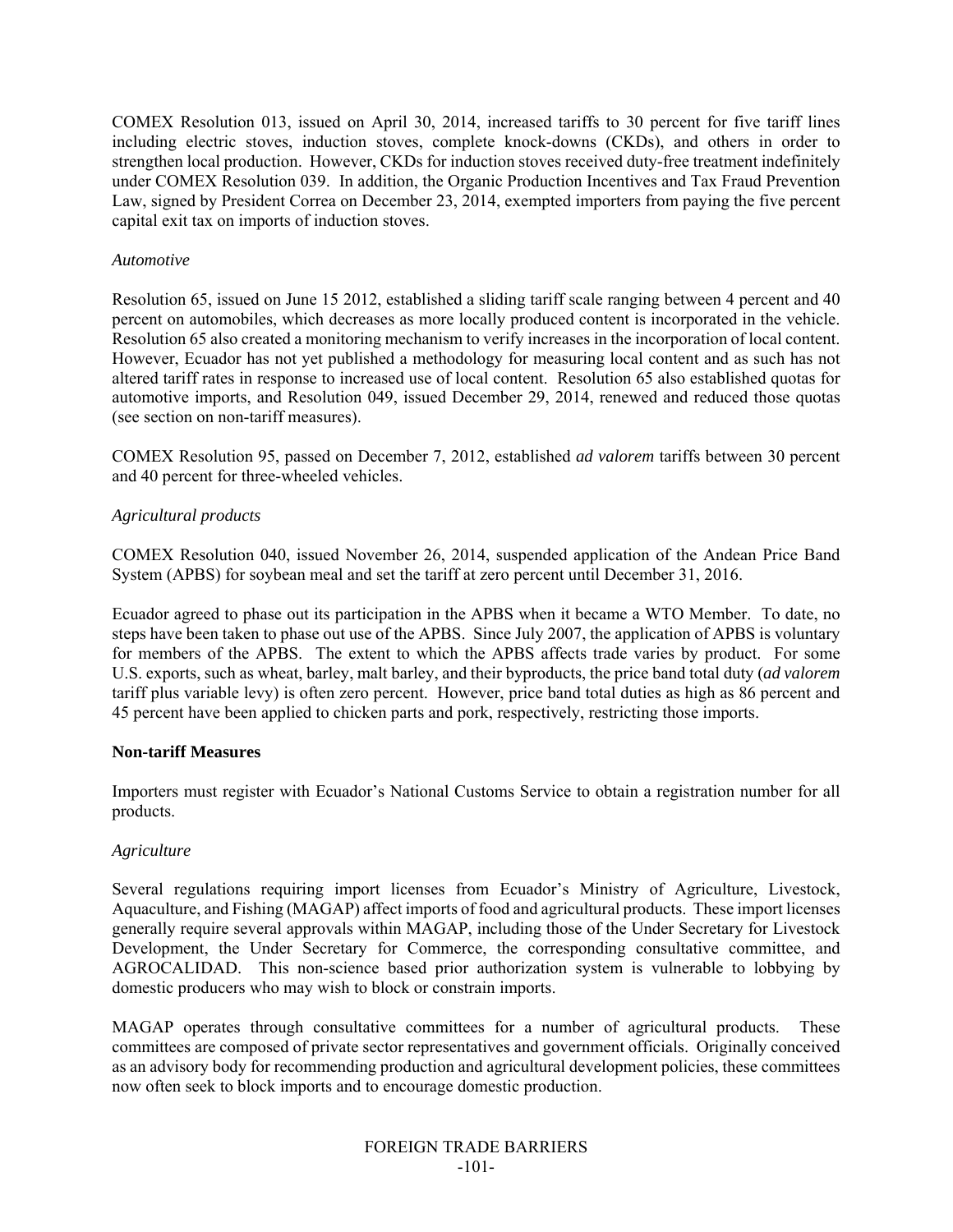On June 14, 2013, MAGAP issued Resolution 299-A that imposes a mandatory and cumbersome process to allocate import licenses for cheese, butter, milk, potatoes (including french fries), beef, pork, chicken, turkey, beans, sorghum, and corn. Resolution 299-A states that import licenses will not be granted automatically but rather issued depending on the level of domestic production relative to demand. Resolution 299-A also requires importers to present annually to MAGAP their import requirements for the coming year and that they submit documentation for technical analysis. The results of the analysis are then provided to domestic producers for feedback. Resolution 299-A also prohibits imports during times of high domestic production, but excludes Andean Community members from the resolution.

#### *Automotive*

Resolution 049, issued December 29, 2014, reduced the value ceilings and unit quotas on imported motor vehicles and complete knock-downs (CKDs) that were established by COMEX Resolutions 65 and 66 in 2012. The value ceilings were reduced about 52 percent for motor vehicles and 24 percent for CKDs. The unit quotas were reduced about 45 percent for motor vehicles and 25 percent for CKDs.

Resolution 66, issued on June 11, 2012, limits vehicle imports to 68 percent of the total value imported in 2010. Resolution 77, approved on July 30, 2012, set out 50 vehicle importers allowed to import under the quota system. Together with Resolution 96 of 2012, these measures established an import quota in total units and value per dealer (as opposed to by vehicle type).

Resolution 91, issued by COMEX on October 24, 2012, established an annual import quota in units and in dollars for vehicles with cylinder capacity equal to or less than 1,000 cubic centimeters (tariff line item 8703210090), excluding purchases made by the government. Resolution 91 established a quota of 189 units and a total value of \$434,501 (FOB) for such products, with 75 percent allocated to a single importer.

#### *Consumer Goods*

In 2008, Ecuador increased its special consumption tax (ICE) on a number of products, largely luxury items. The ICE was increased mostly for products that tend to be imported rather than those produced domestically, such as perfumes, video games, firearms, airplanes, helicopters, boats, and cable TV service. In 2011, a new tax package increased the ICE *ad valorem* rate on spirits from 40 percent to 75 percent, and added a specific tax, phased in over three years, of \$6.20 for every liter equivalent of alcohol. After Ecuador increased the specific per liter tax in 2012 based on consumer price index for alcohol and beer, on December 24, 2014, Resolution 1109 again increased the specific per liter tax to \$7.10 for every liter equivalent of alcohol.

#### *Satellite decoders/dishes*

Resolution 93, issued on November 19, 2012, banned the import of decoders and satellite dishes when transported by mail, couriers, personal air luggage, ports, or land borders.

#### *Mobile phones*

Quantitative restrictions of phone imports remain in place, based on Resolutions 67, 69, 100 and 104. Resolution 67, adopted on June 15, 2012, limited annual imports for mobile phones to \$142.6 million, which represented 68 percent of the total value of cell phone imports in 2011. Unit and dollar value limits were established for each of Ecuador's 33 cell phone importers. Cell phones are also subject to a 15 percent *ad valorem* tariff.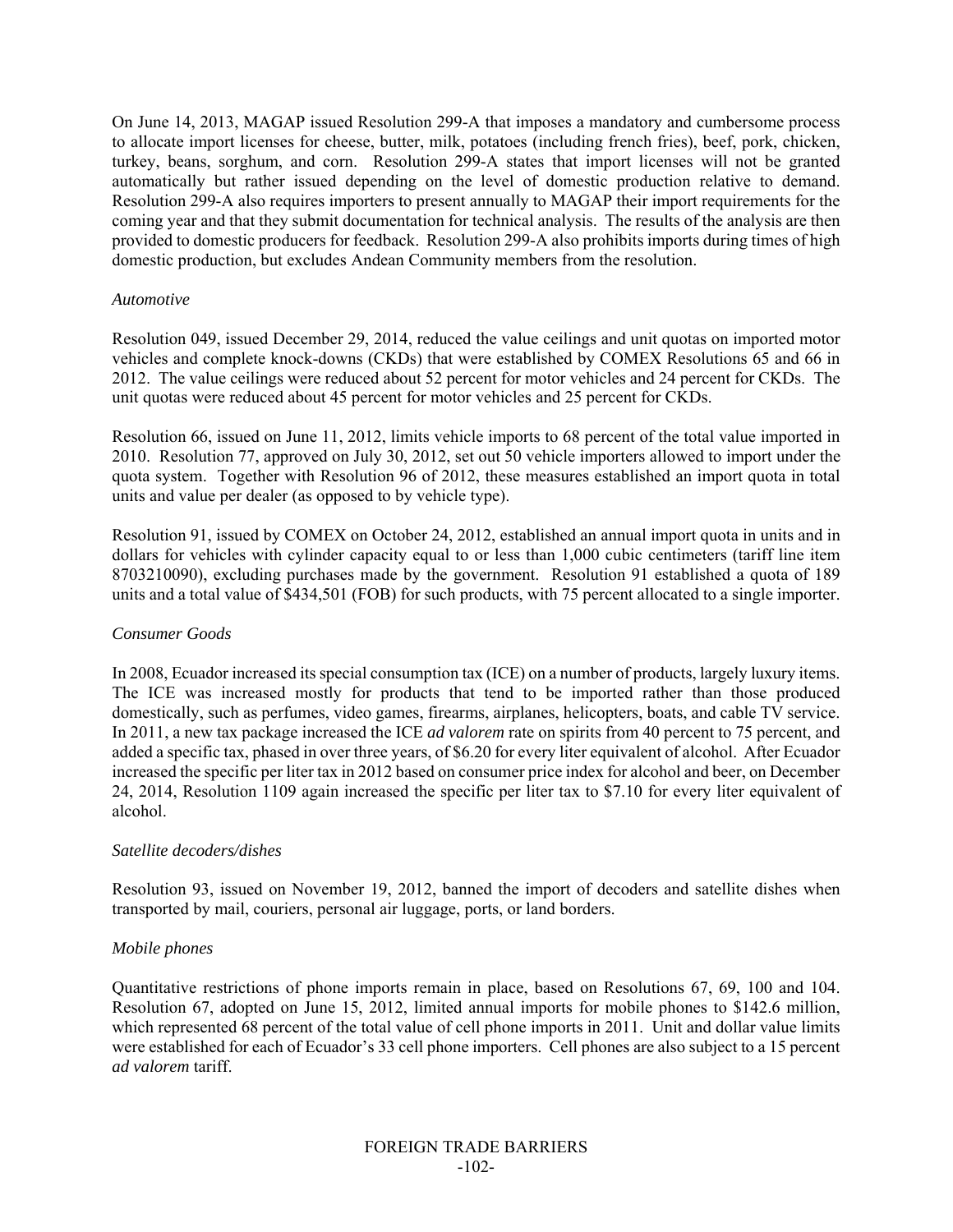COMEX Resolutions 69 and 70, issued on July 17, 2012, tightened the import restrictions established in Resolution 67. Resolution 69 reduced by 28 percent the total value of permissible imports by CONECEL, Ecuador's largest private mobile phone operator. Meanwhile, the state-owned telecommunications company, CNT, received a 145 percent increase in its import value entitlement, which grew from \$4.9 million to \$12 million. Unit quotas for CONECEL and CNT remained unchanged, suggesting that Ecuador has structured the restrictions to permit CNT to import more expensive phone models and improve its market share. Resolution 104, approved on August 9, 2013, established quotas on smart phones valued at \$220 or less for the three operators (CONECEL, CNT, and OTECEL). Although the three operators have unequal shares in the wireless market, CONECEL has about 68 percent, OTECEL has about 29 percent, and CNT has about 3 percent, the government allocated equal shares of 15,152 units and/or a total value of \$3,333,333 to each of them. On November 12, 2014, Resolution 034 assigned CNT an additional 266,044 units or \$13.2 million dollars for importation of devices for 4G service only.

# **GOVERNMENT PROCUREMENT**

As a general rule, all public institutions are subject to Ecuador's Public Procurement Law. However, the law establishes several exceptions, including for procurements made according to special rules established by presidential decrees, for exploration and exploitation of hydrocarbons, for emergency situations, and for national security contracts. Article 34 of the Public Procurement Law allows public enterprises to follow special procurement rules, provided the National Public Procurement Service (SERCOP) issues an openended authorization for purchases considered within "the nature of the enterprise." This gives public enterprises broad flexibility to make procurements with reduced oversight.

Ecuador requires that preferential treatment be given to locally produced goods, especially those produced by the constitutionally created "social and solidarity economy," as well as micro and small enterprises, although foreign suppliers can compete for the procurements.

Bidders are required to register and submit bids for government procurement through an online system (http://www.compraspublicas.gob.ec). Foreign bidders must register and have a local legal representative in order to participate in government procurements. Bidding on government procurement can be cumbersome and non-transparent. The lack of transparency creates opportunities for manipulation by procuring entities.

On August 29, 2013, Decree 92 created the Public Enterprise for Imports (PEI). The entity, chaired by the Minister of Foreign Trade, is responsible for importing all goods procured by the executive branch and for acquiring products subject to trade restrictions.

On September 26, 2014, Resolution 2 of the PEI was enacted to approve the PEI's procurement procedures under the "nature of the enterprise" provision, stating that the PEI can make purchases through direct purchases, bidding, or framework agreements. Local companies complained that PEI is attempting to bypass their distribution networks and procure directly from their corporate offices.

Ecuador is not a signatory to the WTO Agreement on Government Procurement.

# **INTELLECTUAL PROPERTY RIGHTS PROTECTION**

Ecuador remained on the Special 301Watch List in 2014 due to policies that adversely affect market access for U.S. intellectual property-intensive industries. On February 10, 2014, Ecuador enacted a new Penal Code, in effect since August 9, which de-criminalized intellectual property rights infringement. The United States continues to express its concern over this repeal of criminal IP enforcement provision, which will further exacerbate Ecuador's high levels of piracy and counterfeiting. The Correa Administration has yet

> FOREIGN TRADE BARRIERS -103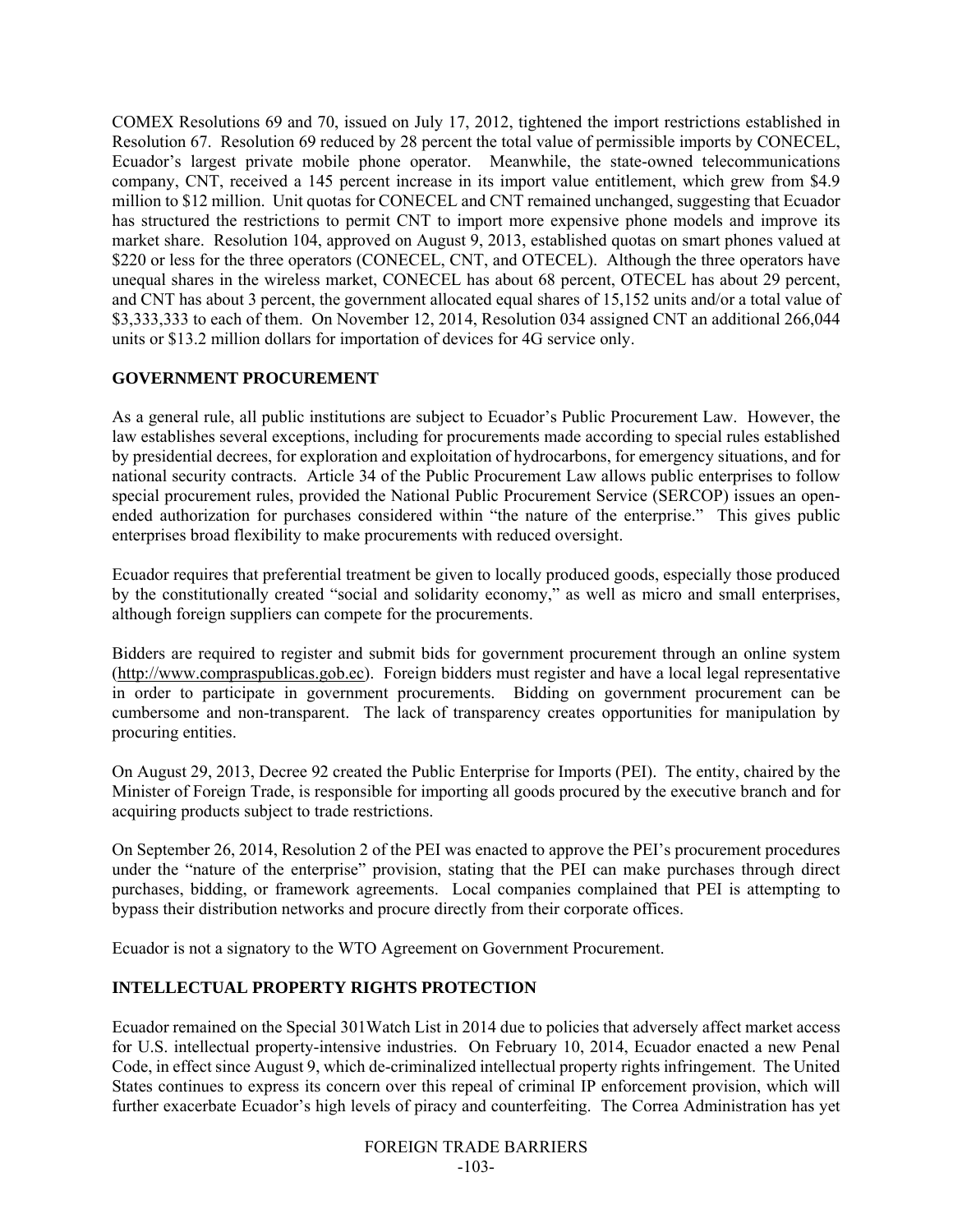to pass a proposal reinstating the full complement of repealed remedies. In addition to copyright and trademark enforcement challenges, U.S. companies face exorbitant fees for patent registration and maintenance. Market access is further limited for the pharmaceutical and agricultural chemical industries by the lack of protection against unfair commercial use, as well as unauthorized disclosure, of undisclosed test or other data generated to obtain marketing approval for their products.

Presidential Decree 522, signed by President Correa on December 17, 2014, requires that off-patent medicines be labeled primarily with their International Nonproprietary Names and that the label include the words "generic medicine," effective one-year from issuance of the decree. It is unclear how the decree will be implemented but it may limit the use of trademarked brands in Ecuador.

The United States will continue to engage Ecuador on these issues in 2015, including through the Special 301 process.

#### **SERVICES BARRIERS**

#### **Credit Bureaus**

On September 12, 2014, Ecuador enacted the Monetary and Financial Code that regulates the financial, insurance, and capital markets. Article 357 of the law established the National Data Registry as the only depository of credit information (no date for when Article 357 takes effect has been set). At least one private bureau remained operational as of March 2015.

#### **Mobile Spectrum**

Ecuador's 4G spectrum is currently licensed exclusively to the state-owned National Telecommunications Corporation (CNT), a public enterprise with 3.4 percent market coverage of the mobile market. The Government of Ecuador has committed to auctioning spectrum to private companies in 2015.

#### **INVESTMENT BARRIERS**

Ecuador's investment climate remains marked by uncertainty, by virtue of the government's evolving economic policies. Regulations and laws enacted between 2007 and 2014 limit private sector participation in sectors deemed "strategic," most notably in the extractive industries. In addition, inconsistent application and interpretation of investment laws negatively impact the transparency and stability of Ecuador's investment regime. This legal complexity increases the risks and costs of doing business in Ecuador.

Ecuador withdrew from the Convention on the Settlement of Investment Disputes (ICSID Convention), effective January 7, 2010. In September 2009, the Ecuadorian government requested approval from the country's National Assembly to terminate 13 bilateral investment treaties (BITs), including Ecuador's BIT with the United States, arguing that the BITs contained provisions that were unconstitutional. On November 24, 2010, Ecuador's Constitutional Court ruled that provisions within Ecuador's BIT with the United States were unconstitutional.

The Constitutional Court delivered similar rulings on the other BITs under review. Based on the Constitutional Court's rulings, Ecuador's National Assembly approved the termination of five BITs. The National Assembly has not approved the termination of four other, BITs, including the U.S. BIT. The Sovereignty, Integration, and Foreign Relations Committee approved the termination of the U.S. BIT, but the decision has not come to a full floor vote in the plenary. To date, the Ecuadorian government has only officially terminated its BIT with Finland.